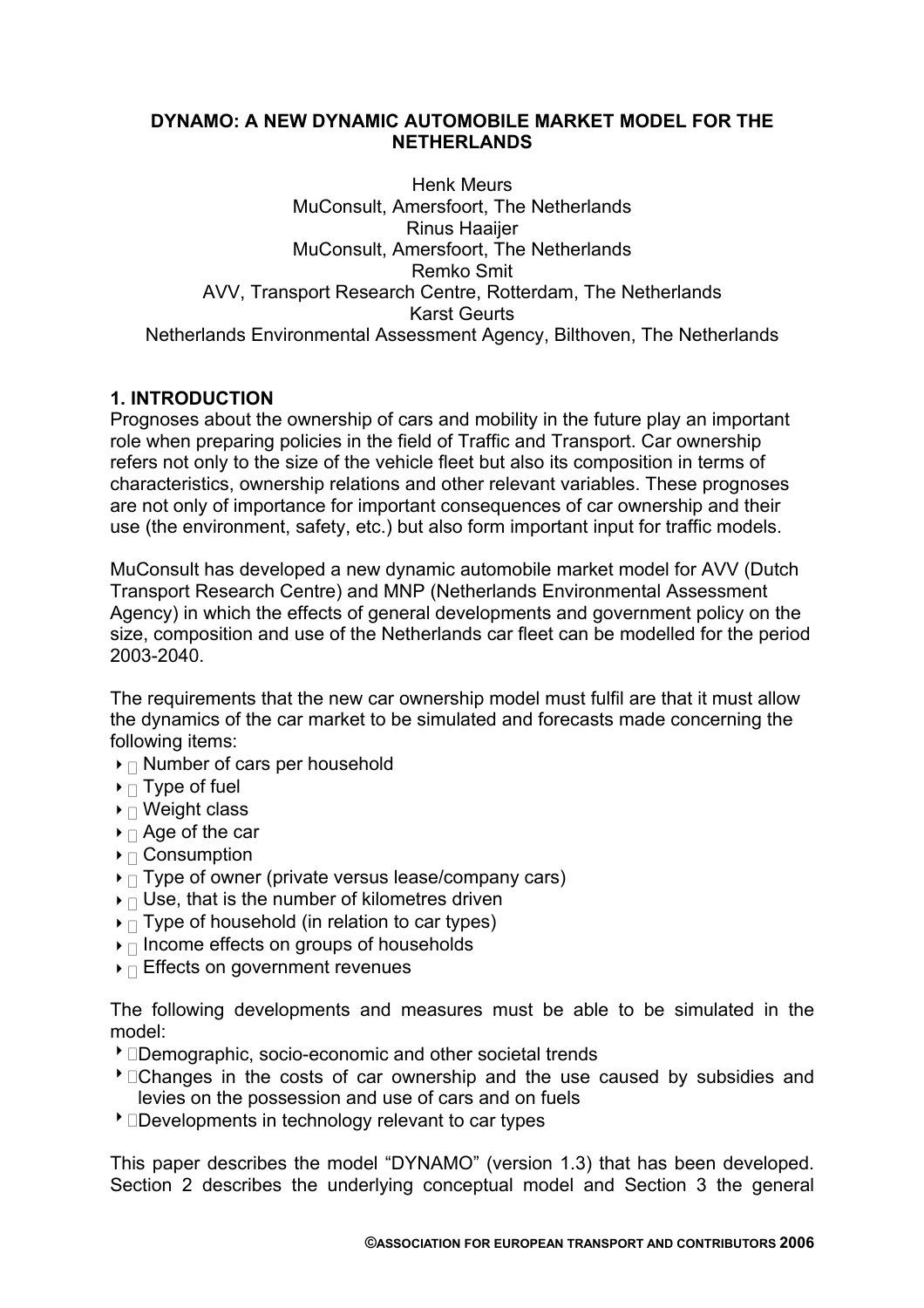structure of Dynamo. The following four sections discuss four modules of Dynamo; the size of the car fleet (Section 4), the composition of the car fleet (Section 5), the equilibrium model determines prices in the second-hand car market so that supply and demand for cars remains in balance (Section 6) and the model that determines the number of cars to be scrapped (Section 7). An application for the complete model is described in Section 8. Section 9 gives the most important conclusions and includes a discussion of possible extensions and improvements of the present version (Dynamo 1.3).

## **2. CONCEPTUAL MODEL**

Figure 1 shows the main principles of the car ownership model. It is a dynamic model. Changes are predicted on the basis of a good description of the car fleet and car ownership and use in the base year (in the *basic matrix*), which leads to insight in the characteristics of the car fleet and the car ownership in a following year.





Changes in car ownership, the car fleet and the use of cars can be caused by the influence of external factors, such as developments in society and price/policy scenarios.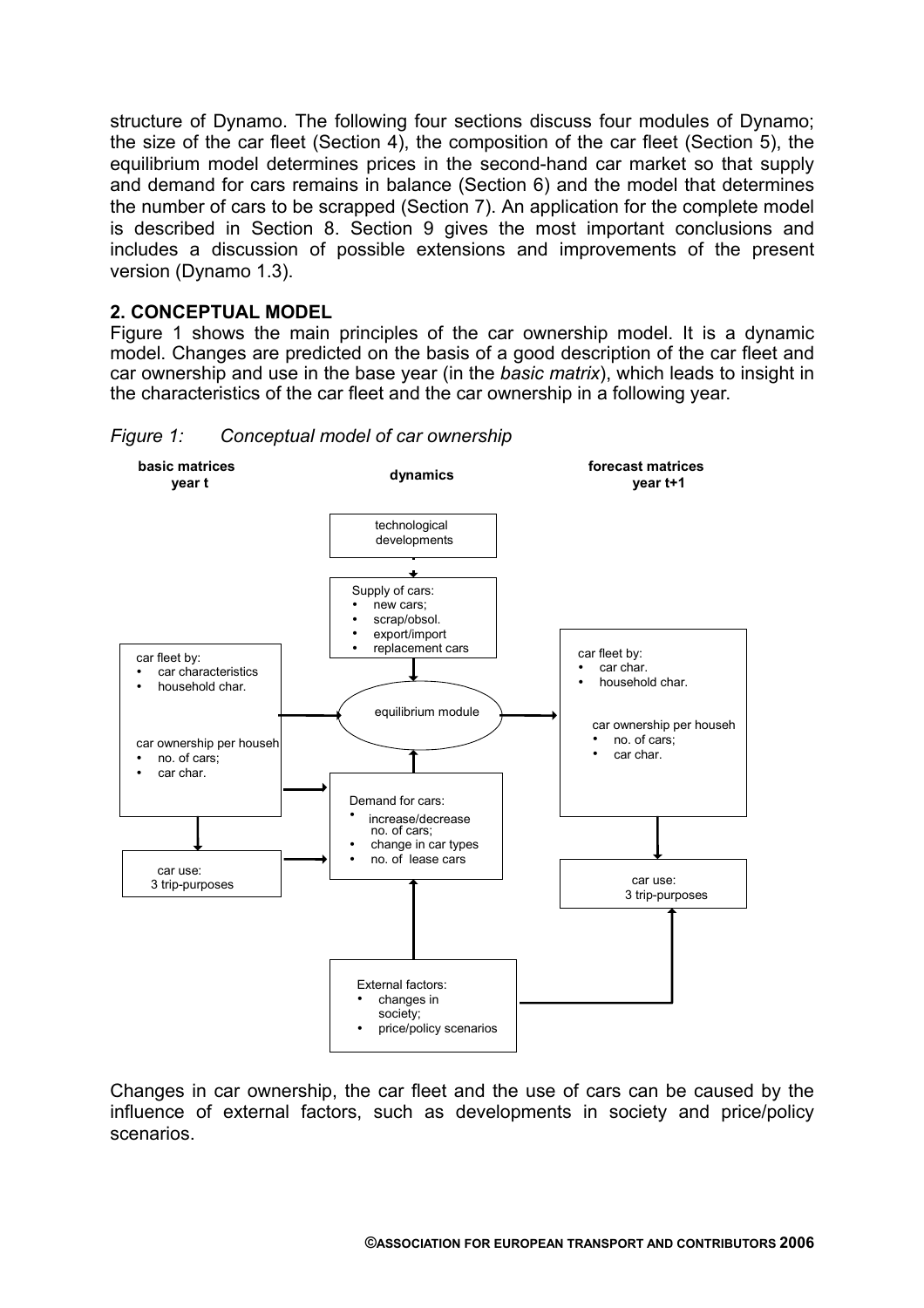These external factors influence the **demand for cars** (number of cars, types of cars) and also influence the number of kilometres driven for different purposes. An increase in income, for instance, can lead to both changes in the number of cars and in the demand for larger cars. An increase in the taxes on diesel fuel can reduce the demand for diesel-powered cars, but also the number of kilometres driven with diesel-powered cars.

Alongside this, naturally, is the **supply of cars**. Changes in this can take place by the launching of new models, by scrapping, and through export and import, and secondhand cars can be put on the market by people who are intending to change their car.

Supply and demand are related to each other in the so-called **equilibrium module**. The price mechanism is used in this model to create balance between supply and demand. For example, if the petrol price goes up, less new petrol cars will be sold. At the same time people owning a petrol-powered car could decide to dispose of this earlier, which will have a depressing effect on the second-hand price of petrolpowered cars.

The result of the module is a new basic matrix with characteristics of the car fleet, car ownership, the number of kilometres driven, and the development in the equilibrium prices of cars. Trends over time are obtained by repeatedly running the model. These results can then be incorporated into environment modules that establish the effects on environment indicators  $(CO<sub>2</sub>)$ , acidifying substances, etc.) The results can also be included in The National Model System (Dutch abbreviation: LMS).

## **3. THE GENERAL STRUCTURE OF DYNAMO**

The model describes the car ownership of households. This is not done at the level of individual households but at the level of the *type* of household. A household type is described by four characteristics.

- **Size of household (total number of persons in the household): single, two persons** or more than two persons households
- $\triangle$   $\Box$  Number of persons in employment: 0, 1, or more than 1 person in employment
- $\blacktriangleright$   $\Box$  Age of the oldest person in the household: younger than 35 years, 35 to 65 years, or 65 years and older
- **BEAL Disposable income in the household: low (maximum Euro 18,151), average** (Euro 18,185 – 38,571), high (more than Euro 38,571)

The combination of these characteristics produces 71 separate household types for use in the model. This is called the household matrix (*H*-matrix).

In a similar way, cars are categorised into car types on the basis of four car characteristics.

- $\overline{\phantom{a}}$   $\Box$  Age of the car: less than 1 year, 1–3, 4–6, 7–10, older than 10 years
- **DEAD:** petrol, diesel or LPG
- 8Weight: maximum 950 kg, 951 1150 kg, 1151 1350 kg, > 1350 kg
- **Car ownership: private ownership, lease / company car >**

The combination of these characteristics produces 120 separate car types. This results in an automobile matrix (the *A*-matrix). An important difference between these two matrices is that the household type functions as input data for the car ownership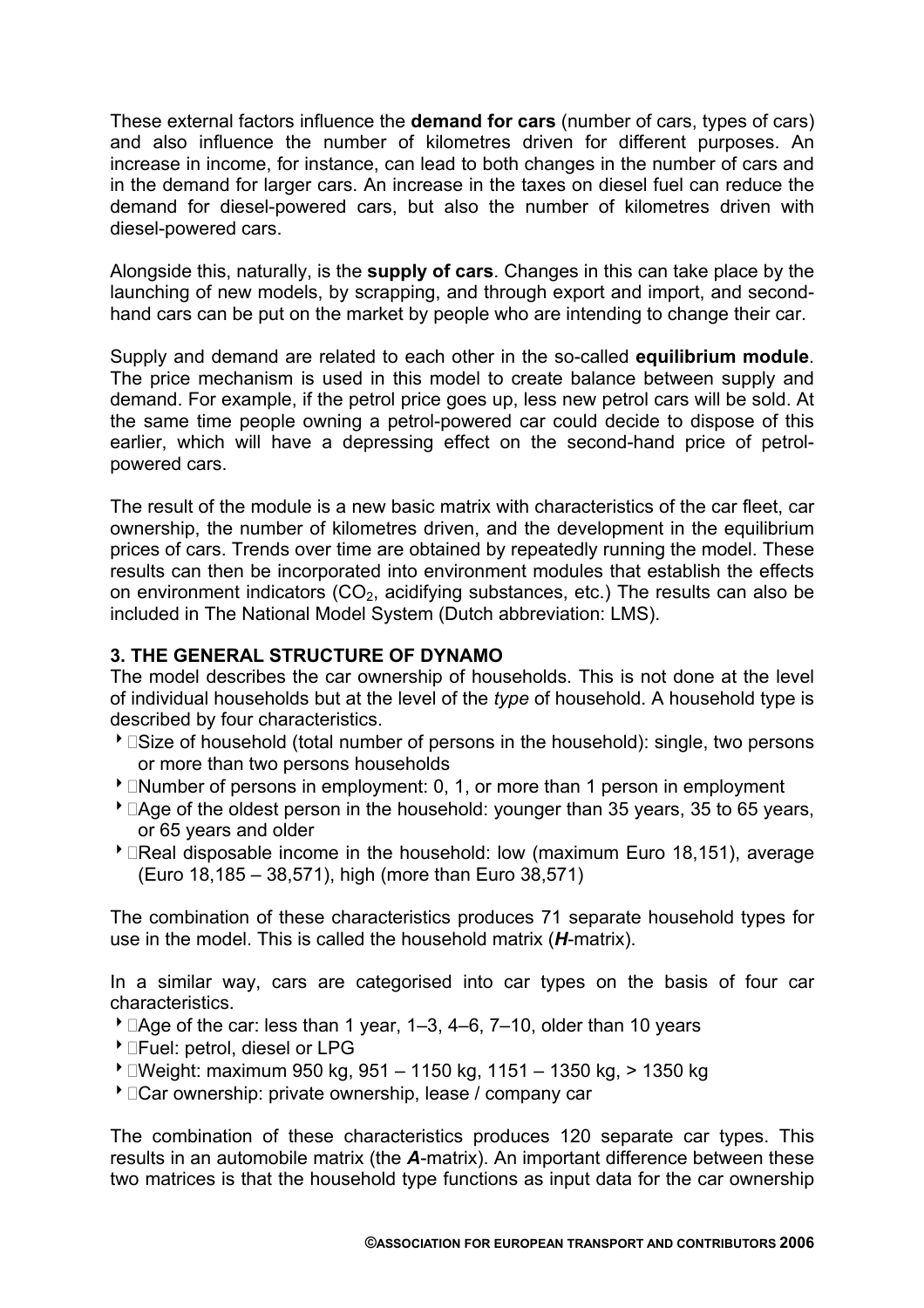model for the prognosis years (i.e. exogenous, not modelled within the car ownership model), while the car types matrix is actually an outcome of the model.

The combination of household types and car types is called the *AH*-matrix (AutomobileHousehold matrix). The AH-matrix describes the car ownership in a particular year for each household type and thereby forms the core of the car ownership model. The aim of the model is to predict the composition of the AH-matrix from year to year (i.e. the values for the cells). The AH-matrix has  $8,520$  (= 71 x 120) cells.

### **The AH-matrix in the base year (2003)**

Data from the Centre for Vehicle Technology and Information (in Dutch: *RDW*) has been used for the characteristics of the active car fleet in 2003. A sample of about 10% of the active car fleet at the end of December 2003 (more than 600,000 individual vehicles) was obtained from the RDW, with a large number of characteristics of these vehicles. The A-matrix for 2003 was constructed on the basis of this information and other data about the composition of the Netherlands car fleet.

The mobility of the population of the Netherlands has been determined in the Dutch National Travel Survey (*OVG*). This also recorded a great many background variables of persons and households, including car ownership. This source has been used for determining the H-matrix for 2003.

The final AH matrix for 2003 was obtained by crossing the "A" and "H" matrices, ensuring that the limiting totals agreed for all characteristics used to determine these matrices. Various other sources with data concerning car ownership of households were also used as well as the data from the OVG and the RDW.

## **Modular structure of DYNAMO**

The car ownership model Dynamo consists of a large number of modules We will not consider modules for the administration of the calculations and the data in this paper, but concentrate on the modules for the actual model:

- 8**D(Household)** This determines the development in the number of households per household type. This is regarded as an external development in the car ownership model, whereby use is made of scenarios developed by the Bureau for Economic Policy Analysis (*CPB*). Once the type of scenario has been chosen the number of households remains fixed for the whole period.
- 8**D(Car use)** This determines the number of kilometres driven for particular purposes (per household x car type), the average number of kilometres driven per household (per household type) and the number of kilometres driven (per car type). Developments or policy with reference to variable costs of car ownership are incorporated in the model via this module.
- 8**Scrapping or accident** The probability that the car will be scrapped or will remain in the active car fleet for a further year is determined per car type. See Section 7 for a complete description of this module. An additional 0.108% of all cars disappear from the car fleet annually as a result of accidents.
- 8**ImExport** The present version of DYNAMO assumes a constant total for import and export as was the case its predecessor (FACTS). This total is taken as - 1.15% for every car type in the active car fleet.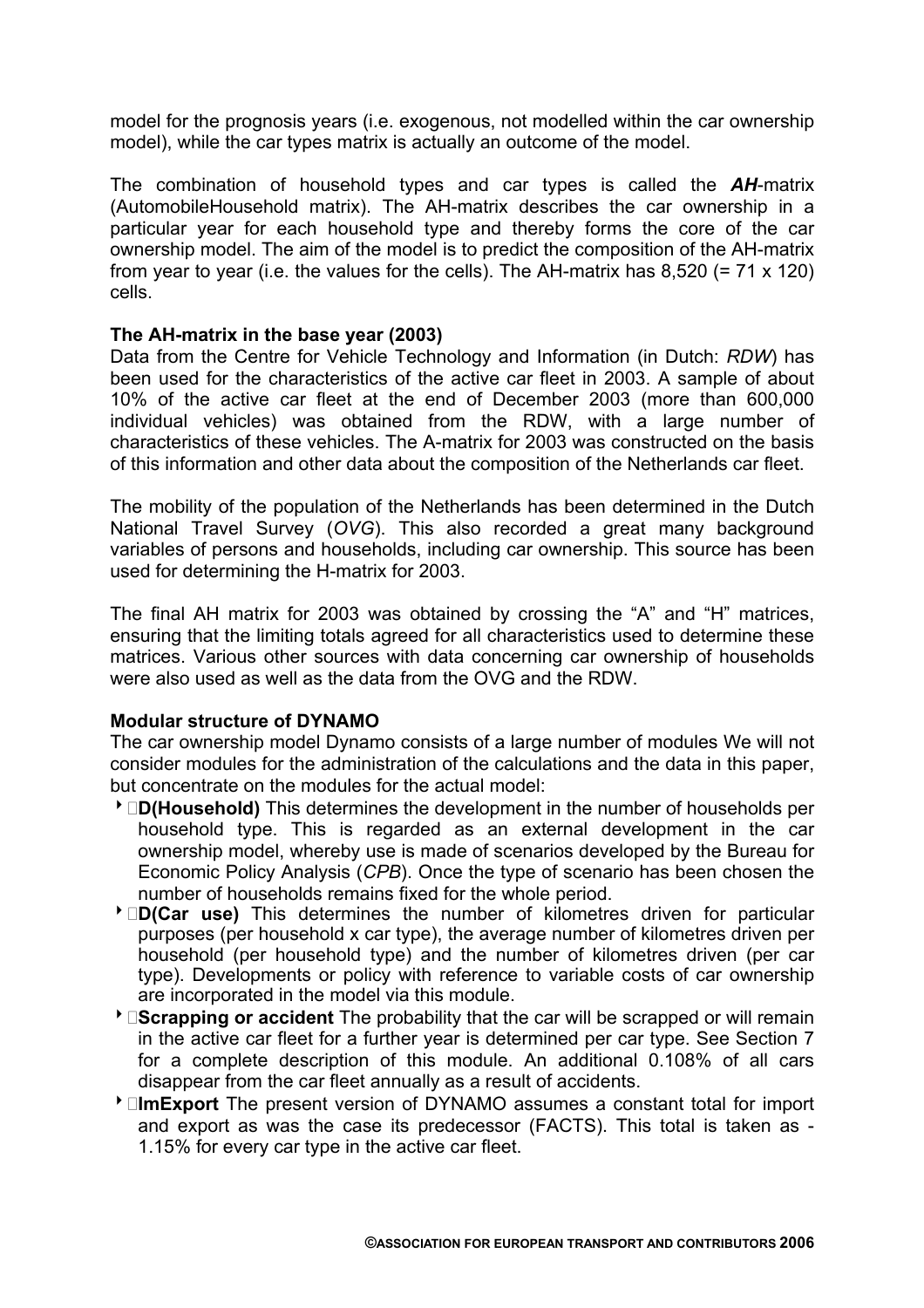- 8**HHNumber** This determines the number of cars demanded for each household type subdivided into 0, 1, 2, or more than 2 cars. See Section 4 for a complete description of this module.
- 8**DHHLease** This determines the number of lease/company cars for each household type. In this version this is actually determined outside of the actual car ownership model, on the basis of the method that was developed for FACTS. The distribution of car types among lease cars is assumed to be constant in this model and the same as the distribution in the base year 2003.
- 8**Type choice** This determines the distribution of car types for each household type. See Section 5 for a complete description of this model.
- 8**Emod** This determines the equilibrium prices for the 48 car types on the secondhand market as a function of the demand for private cars and the supply of private cars. See Section 6 for a complete description of this module.
- 8**Environment** This determines the emissions produced by the car fleet. The environment module from FACTS has been included in DYNAMO for this purpose.

After all the calculations for the year *t* have been carried out the results are saved and calculations for year *t*+1 can be started.

## **4. THE MODULE HHNUMBER**

The module HHNumber models the total number of cars that are in the ownership of households at time *t*. The number of households that owns 0, 1, 2, or more than 2 cars is determined for each of the 71 household types. The sum of these values for the households is the total demand for cars at time *t*.

## **Model specification**

A nested structure (Figure 2) for HHNumber was found to be the most suitable form for the car ownership model after an extensive investigation of possible model specifications had been carried out. The top nest concerns the choice of whether or not to have a car and the bottom nest the number of cars present in the household if there is car ownership.

## *Figure 2: Nested structure of HHNumber*



The choice for this model has been made on the basis of data availability and the overall model fit, as well as the predictive capability of the model. In order to test this the car fleet of 1998 and 1990 was backcasted for the specifications investigated.

The explanatory variables for the top nest in the model are:

 $\overline{\phantom{a}}$  alternative specific dummies for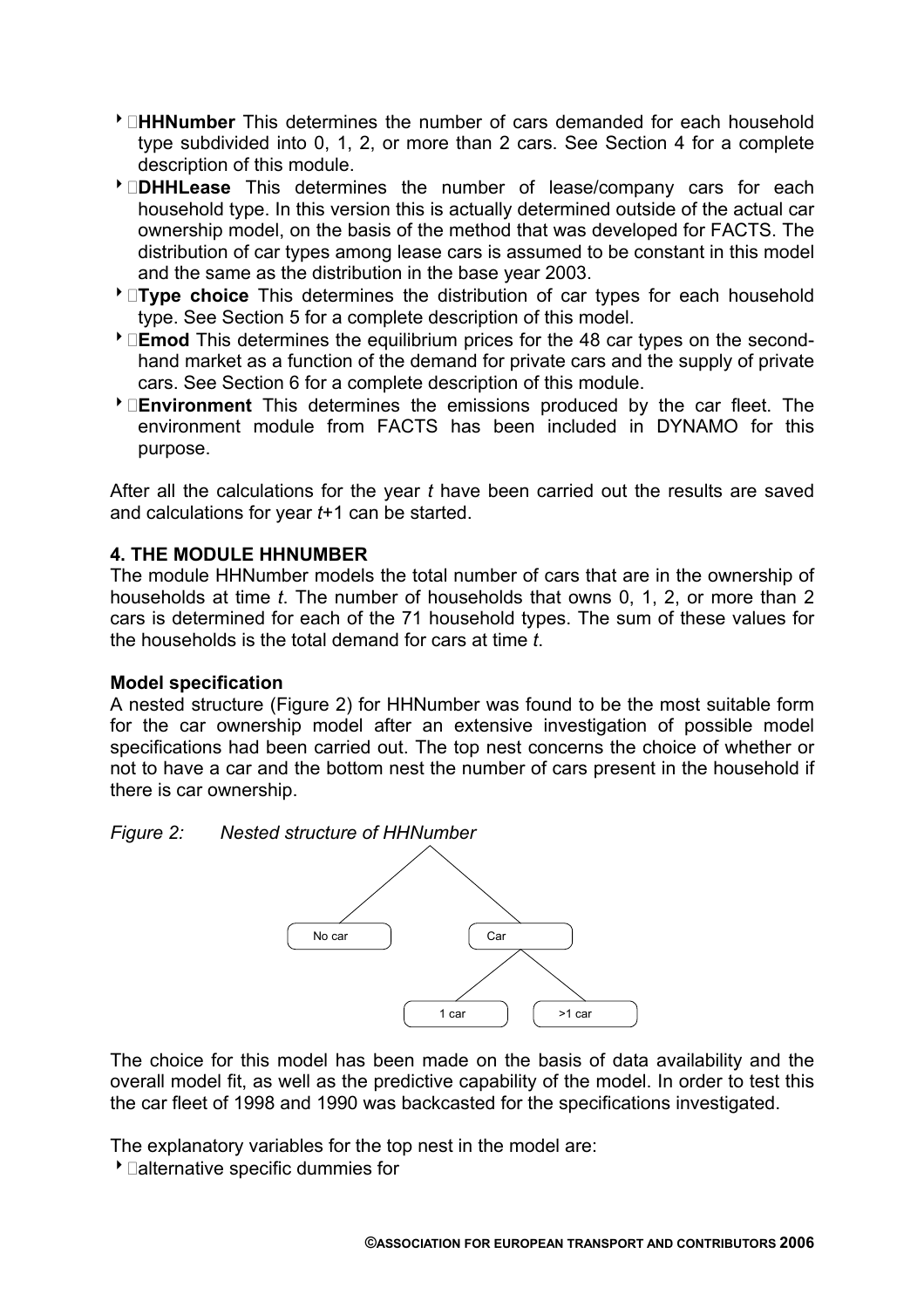- $\overline{\phantom{a}}$  lincome groups
- $\overline{\phantom{a}}$  lhousehold sizes
- $\overline{\phantom{a}}$  age groups
- $\cdot$   $\Box$  the number of persons in employment in the households
- $\overline{\phantom{a}}$  Logsum variable of the bottom nest

The explanatory variables for the bottom nest in the model are:

- $\bullet$   $\Box$  car price index, the real car price (= index of price of a car / general price index)
- $\cdot$   $\Box$ the number of kilometres driven per household
- $\blacktriangleright$   $\sqcap$  alternative specific dummies for
	- $\overline{\phantom{a}}$  lincome groups
	- $\blacktriangleright$  Thousehold sizes
	- $\overline{\phantom{a}}$  age groups
	- $\cdot$  The number of persons in employment in the households
- $\overline{\phantom{a}}$   $\overline{\phantom{a}}$   $\overline{\phantom{a}}$   $\overline{\phantom{a}}$  ariable from the Type choice module

One of the alternatives was always used as reference in each nest and one of each of the alternative specific dummies was the reference category. This means that no parameters were estimated for this.

The variable "Car price index" is a measure of the development of the purchase price of cars relative to the development of the general price level. The number of kilometres driven per household is the *total* number of kilometres driven per household (provided there is car ownership). Note that changes in the variable costs of car ownership enter the model through this variable. This is because a change in the variable costs of car ownership will change the number of kilometres demanded and, therefore, the car ownership.

The logsum of type choice represents the most attractive car from which people can choose. If the car costs increase it will become less attractive to own one or more cars. This will result in a higher probability that households do not own a car in the top nest.

## **Model estimation**

The model was estimated in two rounds. The coefficients for the household characteristics as well as the logsum associated with the choice between 0 and 1+ cars was estimated in the first round on the basis of pooled OVGs from the years 1990 - 1998. The other parameters were estimated in the second round. This choice was necessary because of the availability of data. The second model was estimated on the basic matrix (2003) of Dynamo, since there was no information available about type choice, annual kilometres driven or the development in the price of cars in the OVG. Therefore, it was not possible to carry out an integral estimate of the model. Despite this, consistent estimates (for very large samples these do come within the range of actual values) were obtained because alternative specific variables were involved each time, but the t values in the models will not be correct. We regard this as a minor problem. The Multinomial Logit model was used each time.

The results of the model estimates are shown in Table 1. The household variables that are not shown (e.g. low income) are the reference categories, which all have a value (coefficient) equal to zero.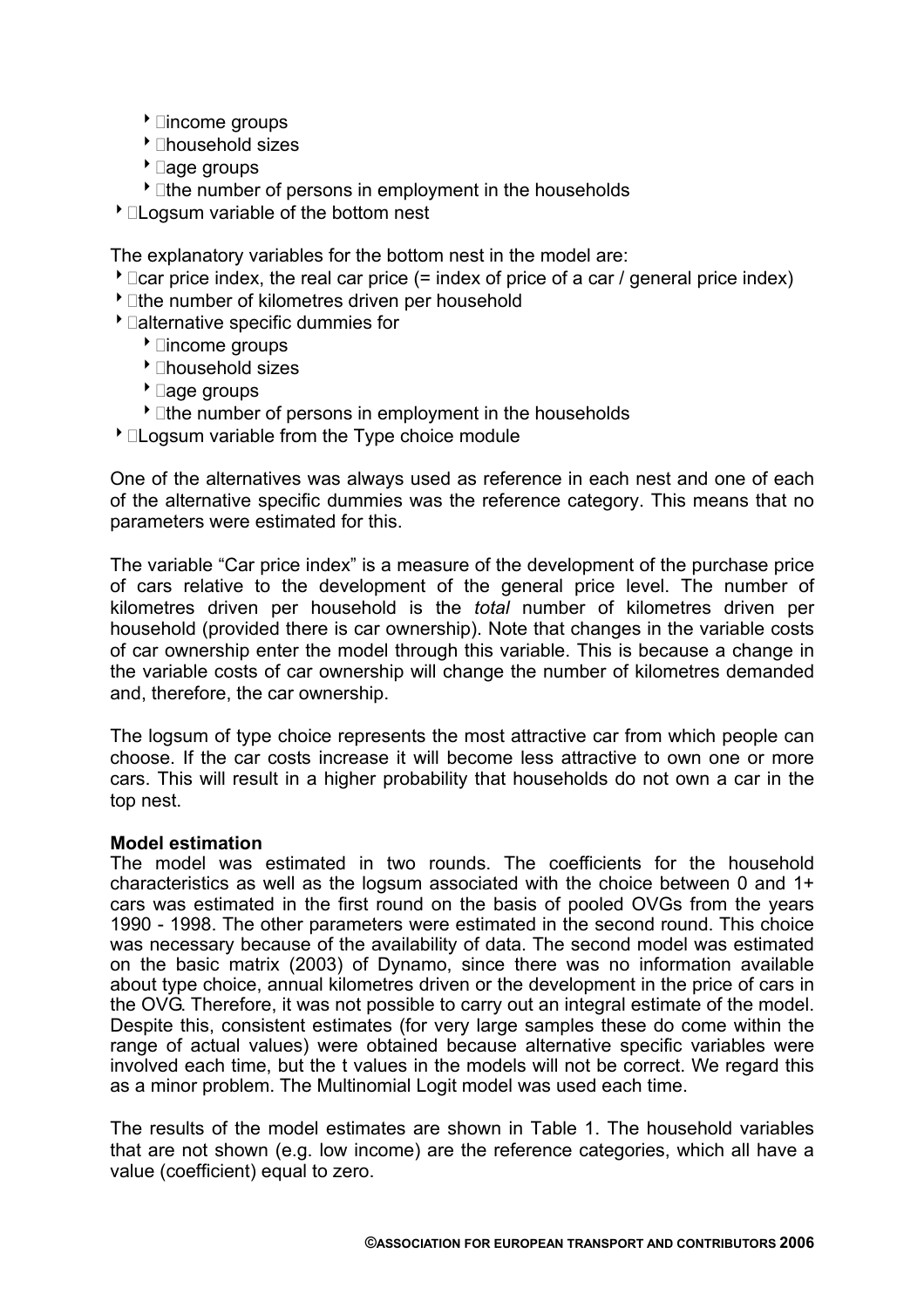| , uviv                            |                    |               |  |  |
|-----------------------------------|--------------------|---------------|--|--|
| Variable                          | <b>Coefficient</b> | Itl           |  |  |
| Top nest (>0 cars is reference)   |                    |               |  |  |
| Logsum parameter bottom nest      | 0.100              | 37.8          |  |  |
| 0 cars, average income            | $-1.019$           | 66.1          |  |  |
| 0 cars, high income               | $-1.583$           | 89.2          |  |  |
| 0 cars, two persons household     | $-1.474$           | 112.7         |  |  |
| 0 cars, > two persons household   | $-1.681$           | 98.9          |  |  |
| 0 cars, 35-64                     | $-0.862$           | 57.4          |  |  |
| 0 cars, $>64$                     | $-0.267$           | 14.3          |  |  |
| 0 cars, 0 employed in household   | 0.727              | 50.6          |  |  |
| 0 cars, >1 employed in household  | 0.008              | 0.3           |  |  |
|                                   | $R^2 = 0.436$      | $N = 270,910$ |  |  |
| Bottom nest (>1 car is reference) |                    |               |  |  |
| 1 car, average income             | $-0.587$           | 22.3          |  |  |
| 1 car, high income                | $-1.437$           | 62.0          |  |  |
| 1 car, >2 persons income          | $-0.845$           | 55.3          |  |  |
| 1 car, 35-64                      | $-0.179$           | 7.2           |  |  |
| 1 car, >64                        | $-0.231$           | 6.0           |  |  |
| 1 car, 0 employed in household    | $-0.229$           | 8.8           |  |  |
| 1 car, >1 employed in household   | $-0.352$           | 23.1          |  |  |
|                                   | $R^2 = 0.530$      | $N = 225,308$ |  |  |

*Table 1 Results of model estimates HHNumber, first round* 

Each of the estimated parameters in the model has the expected sign.

- If cars become more attractive the probability of ownership of a car increases (the logsum refers to the alternative ">1" car; this is the reference alternative for all other variables)
- $\cdot$  The higher the income the lower the probability of not owning a car
- $\overline{\ }$   $\Box$  The larger the household the lower the probability of not owning a car
- $\overline{\ }$   $\Box$  The middle age category has the greatest probability of owning a car, and the oldest the lowest probability of owning more than 1 car
- $\overline{\ }$   $\Box$  The more persons in employment in the household the lower the probability of not owning a car, and the lower the probability of owning 1 car.

#### **Second round: effects of car price, kilometres and logsum type**

The parameters associated with the price index, the number of kilometres driven and the logsum type choice were determined in this round on the basis of the AH-matrix 2003 with 71 items. The value of the logsum for type choice is determined on the basis of the coefficients of the type choice model (see Section 6).

A linear logit model was estimated for the car ownership shares. The car prices, the average number of kilometres and the logsum associated with the type were added to each cell. The results are shown in Table 2. Account has been taken of the number of households in each of the cells when determining the t values.

Variable (>1 car is reference) **Coefficient** |t| (α) Car price index  $\overline{4.792}$  11.9 (β) Household kilometres -0.145 97.3  $(y)$  Logsum type choice  $-0.155$  6.0  $R^2 = 0.946$  **N** =34,454

*Table 2 Results of model estimates HHNumber, second round*

The model has a good fit and the signs are also plausible.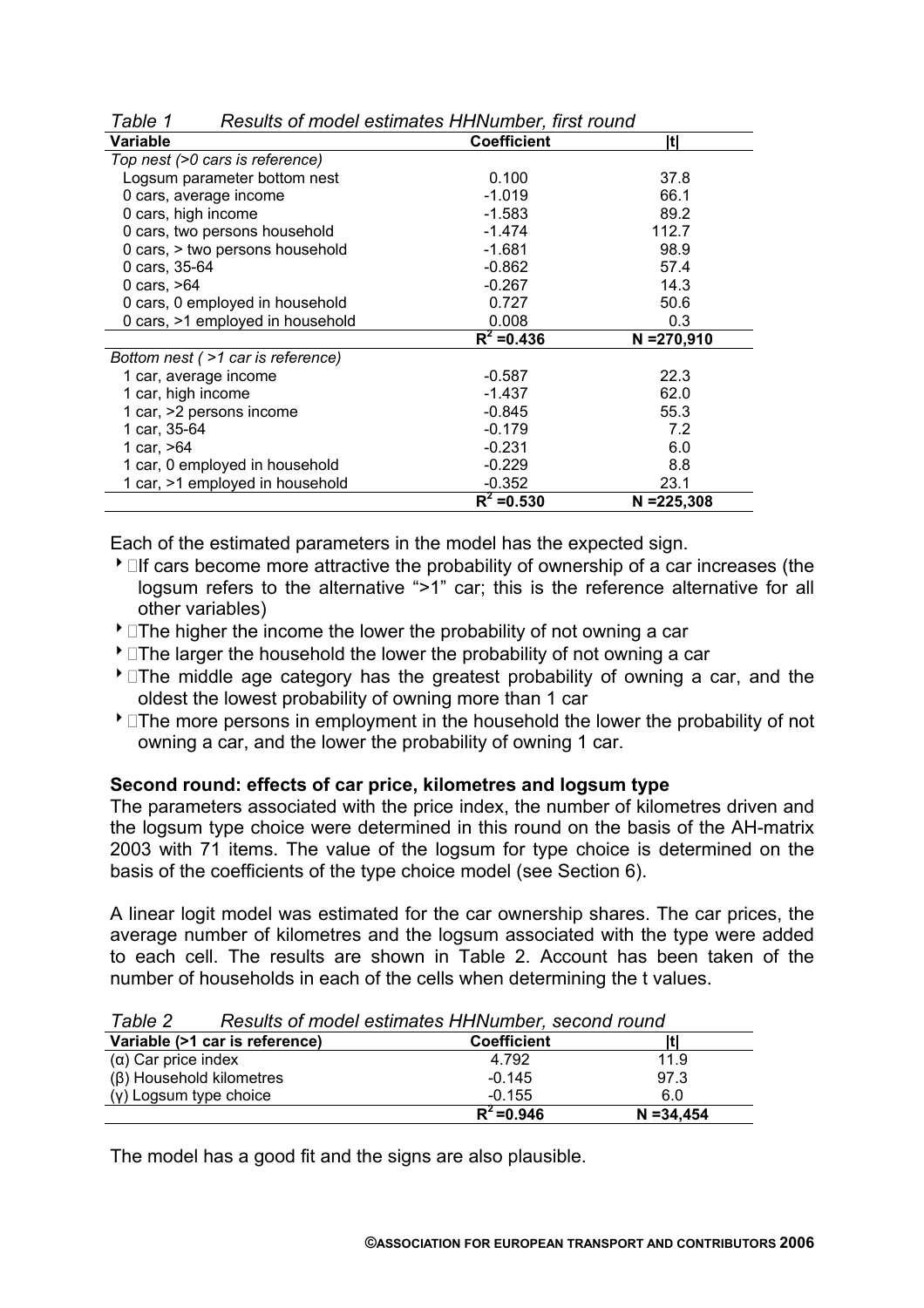- $\triangle$   $\Box$ ( $\alpha$ ) As the relative fixed car costs become higher it becomes more attractive for people to own one rather than two cars.
- $\triangle$   $\Box$ (β) As the number of kilometres driven per household increases it becomes less attractive to own one car.
- $\overline{P}$   $\Box$ (y) As the car types become more attractive it becomes less attractive for people to own one car.

Constants were added to the model in both nests for each household type as the last step in the model, so that the model exactly predicts the size of the car fleet in 2003.

## **5. The module Type choice**

The module Type choice only concerns private cars. So, from the total demand for cars (from HHNumber) the lease cars are deducted first.

#### **Model specification**

The model is estimated on the basis of road pricing research carried out by MuConsult in 2001/2002 for the Ministry of VROM (Housing, Spatial Planning and Environment) and AVV. It concerned the effects of the introduction of road pricing on car ownership, car use and the composition of the car fleet. Detailed research into the consequences of the introduction of road pricing on the composition of the car fleet was carried out with the help of an SP choice experiment.

Only the data from the owners of a new or second-hand private car (562 households) referring to the type of car(s) owned (RP) or to be purchased (SP) was used for the car ownership model.

The Multinomial Logit model on the basis of the combined SP-RP data was used for estimating the type choice model. The alternatives were the 60 car types that could be chosen by private households. The choice of model specification was again made after extensive specification research, during which both the overall model fit and the extent to which model specification could backcast the car fleet of 1990 and 1998 were considered.

The variables included in the model are:

- $\overline{\phantom{a}}$  1the Ln (Purchase price).
- $\blacktriangleright$  lihe variable costs per year.
- $\cdot$  lthe amount of road tax (MRB).
- <sup>t</sup>  $\Box$  the Ln(number of variants of each type of car available) "Ln(Size)".
- $\overline{\ }$  Dalternative specific dummies for weight class x income group.
- $\bullet$   $\Box$ alternative specific dummies for the age group of the car.

The variable Ln(Size) is a measure of the number of models of a particular car type on offer. This is because the car fleet consists of many more models than the car types that are distinguished in the car ownership model. It is known from psychological literature that the more variants there are in a particular class the more attractive that class becomes. Account can be taken of this in a choice model with aggregated alternatives (60 car types) by including this number of underlying models as a explanatory variable.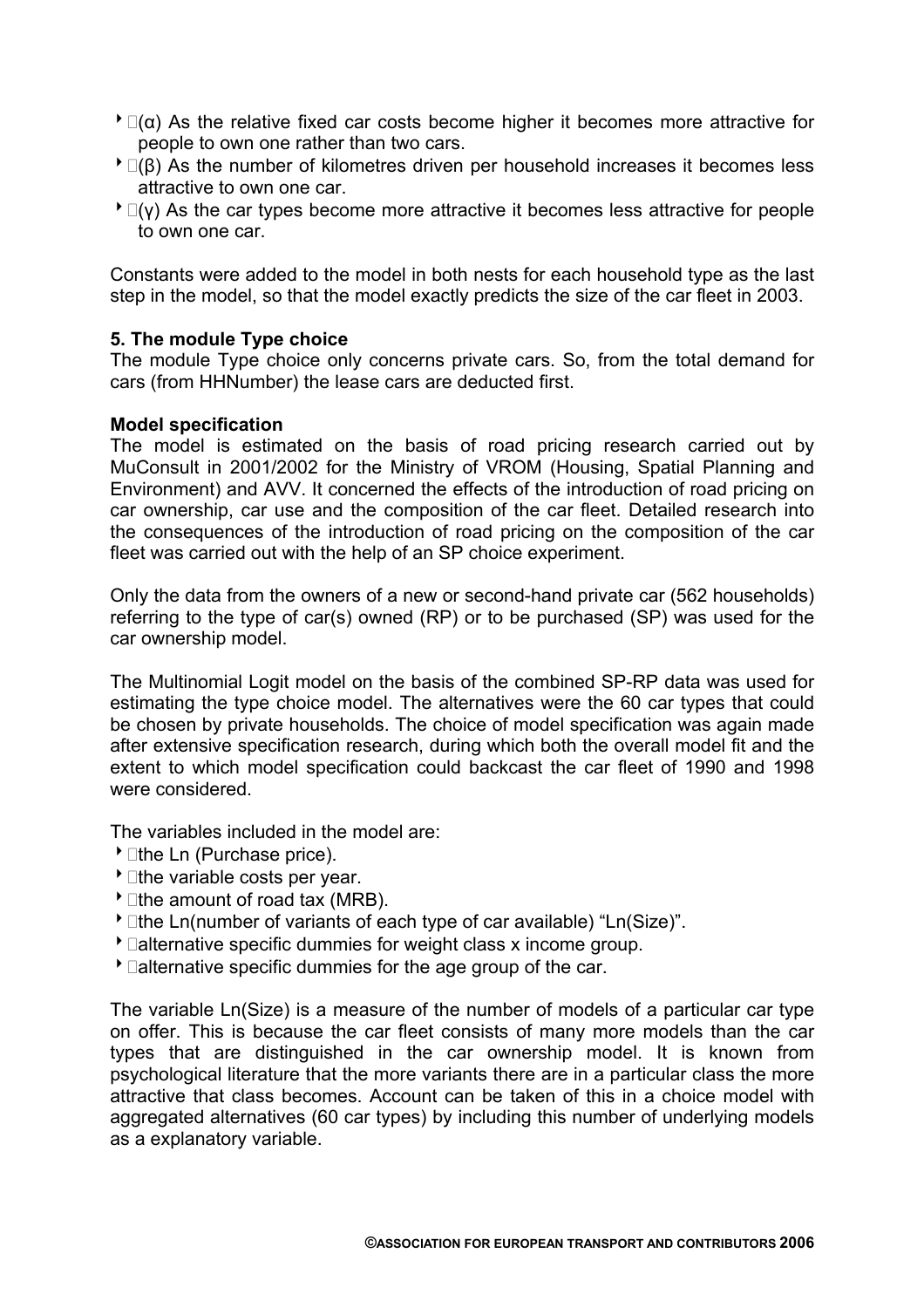### **Model estimation**

The model estimates of the price variables (with the exception of the MRB) are based on the combined RPSP data. All other variables in Table 3 are based only on the RP data. Parameters were also estimated for the specific SP variables and the scale parameter that is necessary when estimating a combined SP/RP model. Only variables that are used in the module Type choice are shown. *Effects-type* coding has been used for the alternative specific dummy variables here.

| , uwio o<br>$\frac{1}{2}$                |                    |               |
|------------------------------------------|--------------------|---------------|
| Variable                                 | <b>Coefficient</b> | t             |
| Costs                                    |                    |               |
| Ln(Purchase)                             | $-2.000$           | 1.8           |
| Variable costs                           | $-0.587$           | 3.1           |
| <b>MRB</b>                               | $-0.683$           | 12.8          |
| Supply                                   |                    |               |
| Ln(Size)                                 | 0.511              | 4.8           |
| Weight class x income                    |                    |               |
| Low income:<br>$951kg$                   | $-0.162$           | 0.4           |
| Low income: 951-1150kg                   | $-0.239$           | 1.2           |
| Low income: 1151-1350kg                  | 0.054              | 0.2           |
| >1350kg<br>Low income:                   | 0.346              | -1            |
| $951kg$<br>Average income:               | $-1.353$           | 3.7           |
| Average income: 951-1150kg               | $-0.147$           | 0.8           |
| Average income: 1151-1350kg              | 0.666              | 4.0           |
| Average income:<br>>1350kg               | 0.834              |               |
| High income:<br>$951kg$                  | $-1.477$           | 3.7           |
| High income:<br>951-1150kg               | $-0.785$           | 3.4           |
| High income: 1151-1350kg                 | 0.600              | 2.8           |
| >1350kg<br>High income:                  | 1.663              |               |
| Age class                                |                    |               |
| <b>New</b>                               | 1.298              | 2.4           |
| $1 - 2$ years                            | 0.239              | 0.7           |
| $3 - 5$ years                            | 0.177              | 2.0           |
| $6 - 10$ years                           | $-0.441$           | 1.5           |
| >10 years                                | $-1.273$           |               |
| Observations (respondents x choice sets) | RP: 562 x 1        | SP: 1016 x 12 |
| Alternatives in choice set               | RP: 60             | SP: 6         |
| $1.$ roforonoo ootonomi                  |                    |               |

*Table 3 Coefficients in the type choice module* 

1: reference category

Table 3 shows that car owners prefer:

- $\overline{\phantom{a}}$  and new cars, whereby this preference for vehicle size is greater with a higher household income.
- $\triangle$   $\Box$  less expensive cars both in purchasing and use.
- $\overline{\ }$   $\Box$  Car types for which there are a large number of variants available (Ln(Size)).

Naturally, in practice the owner considers the balance between the preference for large and new and the associated costs.

After estimating the model on the basis of individual respondents in the road pricing research the model had to be made suitable for use within the structure of the AH matrix for 2003, so that the type choice distribution for that year could be predicted exactly. In order to do this the development of the different cost variables in the period 2001 – 2003 was first determined on the basis of available data. A large number of constants were then applied to the model (for each household type x car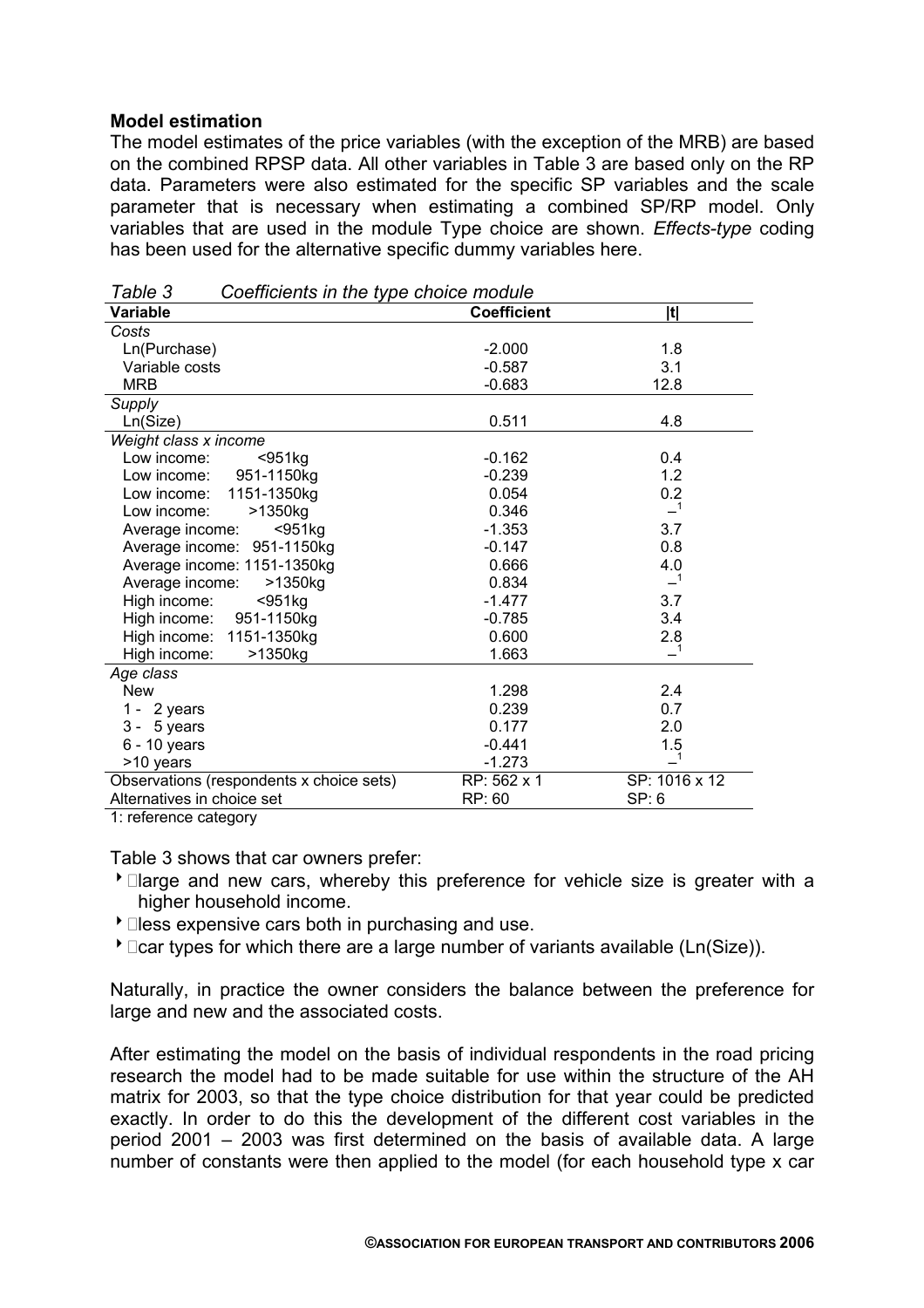type) so that the private car fleet for 2003 was exactly predicted by the module Type choice.

# **6. The module EMOD**

The module HHNumber gives the total *demand* for cars and the module Type choice the desired distribution across the different car types (for cars in private ownership), in both cases for the actual car prices during period *t*. The existing car fleet (i.e. the car fleet from period *t*-1, that has become 1 year older and from which some cars will have disappeared because of scrapping, export and import, and accidents) determines the total *supply* of cars in period *t*, whereby DYNAMO assumes that new vehicles are available without restriction.

However, supply and demand will in general not be in equilibrium. The module EMOD adjusts the second-hand car prices so that this will be the case.

## **Determination of the equilibrium prices in EMOD**

The following iterative rules are used to determine the equilibrium prices.

- 1. Start with the prices from the previous period, thus (market) prices in the secondhand market from period *t*-1.
- 2. Determine the supply and demand of second-hand cars as described above, whereby the exogenous prices for the current period are used for new cars.
- 3. Determine the size of the demand surpluses or shortfalls *Vk*-*Ak*.
- 4. Change the price of every second-hand car type using the product of the demand

 $\Delta P_k = c(V_k - A_k)$ 

surplus and a constant *c (>0)*.

5. Go back to step 2 using the adjusted prices and carry out the next steps until the price adjustment is almost zero. At that stage the market equilibrium has been reached.

The result of this algorithm is a set of 48 equilibrium prices for second-hand private cars. A new "market" price is determined on the basis of these equilibrium prices and the prices from the previous period(s). Together with the 12 new prices that have been fed into the model via the input file this gives the total vector of car prices in period *t*.

## **Estimation of delays in the car price**

The behavioural principle used is that consumers do not react immediately to price changes, but that there can be a certain delay in the reactions. For instance, people who want to purchase a car in year *t* tend to base their intentions on the price levels of cars in the previous year. It is even possible that this may result in a delay over several years.

In order to determine coefficients where there are possible delays a series of timerelated data is necessary. This time-related data for the prices in the second-hand market was available for the period 1998-2003 (source: CBS, Statistics Netherlands, car price index figures). As well as this the AH-matrices for the period 1998-2003 are available that show the size and composition of the car fleet in combination with household characteristics.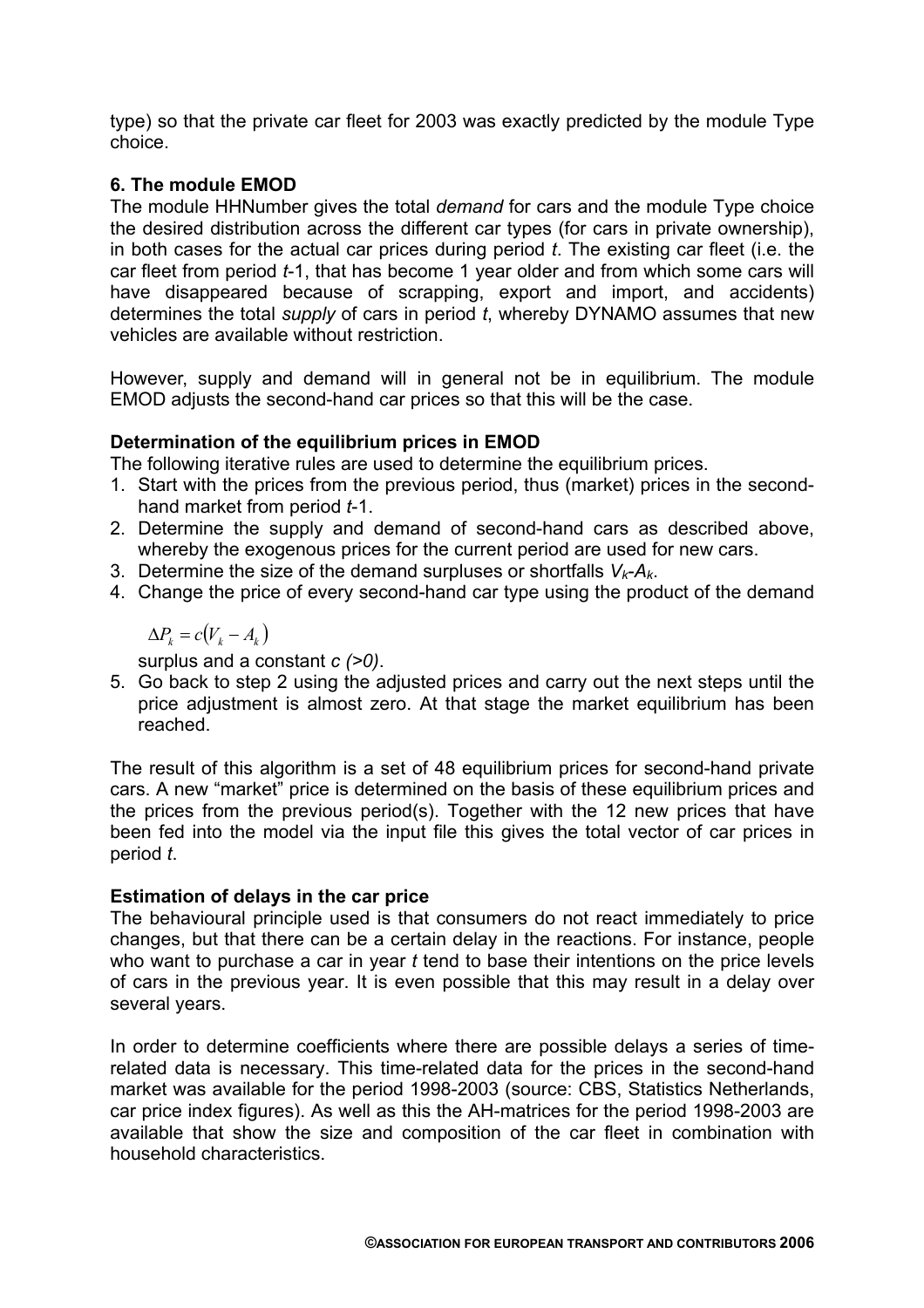A grid-search method has been used to determine the parameters. The basic function is:

$$
P_t = a P_t^{EMOD} + b P_{t-1} + c P_{t-2} + d P_{t-3} + ...,
$$

where  $a + b + c + d + ... = 1$ .

Combinations of these coefficients are used in the car ownership model, and lead to results in terms of car price indices, size and composition of the car fleet. These are then compared with the actual trends. The combination that gives the best forecast of the previous factors is selected.

The result of this is that the price of year *t* counts for 0.1, that for year *t*-1 for 0.8 and for year *t*-2 for 0.1 again. Price makes the model dynamic in this way.

## **Second and higher order effects**

The modules HHNumber – Type choice – EMOD are gone through a number of times within one year in Dynamo 1.3. In this way, price changes in the second-hand market have an effect in the same year on the size and composition of the car fleet. This is particularly important when calculating the effects of policy scenarios. In practice the effect will already become visible in the same year and not just one year later.





Figure 4 shows this iterative process, the arrow between modules Type choice and HHNumber represents the logsum from Type choice, which is one of the variables in HHNumber. After going through EMOD once using the second-hand car prices from period *t*-1, supplemented with the new prices for period *t*, the whole system is gone through another 3 times after which the definitive second-hand equilibrium prices for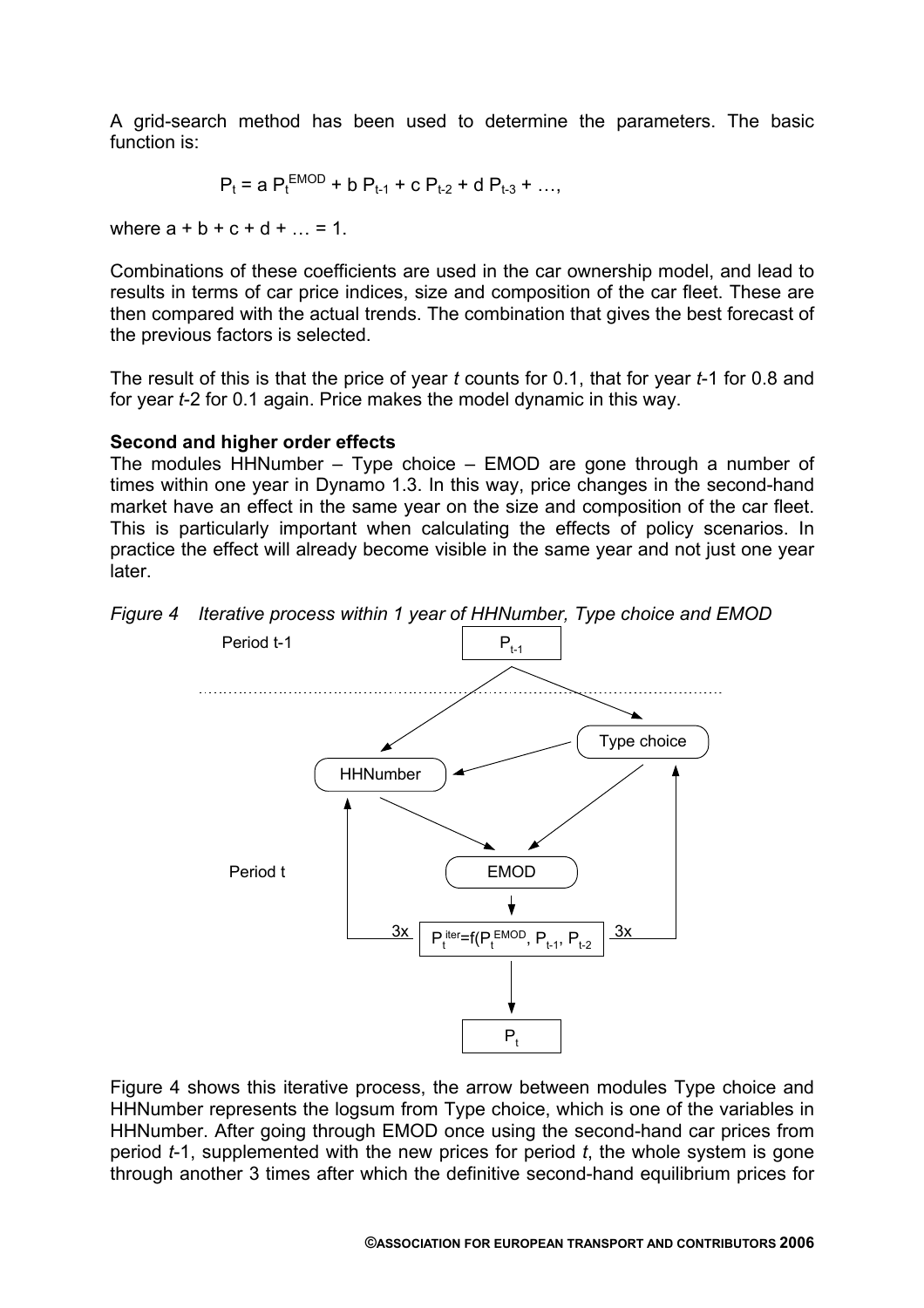period *t*, and the final market prices are determined. A large number of calculations of the model have shown that carrying out additional iteration has almost no further effect on the results.

## **7. The module Scrapping**

Dynamo has a scrapping module that shows the probability that cars with specific characteristics will be scrapped. The module is based on data and analyses that were carried out for the Ministry of VROM. The ministry wished to have insight in the way different variations of so-called scrapping subsidies would have an effect on the probability that a car would be scrapped and whether or not the owner would then buy another car.

Part of the data collected has been used for Dynamo for the development of the scrapping module. Extensive specification research was carried out for the VROM study and a model prepared which could be used to calculate the effects of policy variants. The results of these exercises have been used for the development of a logit model that describes the chance of whether or not a car will be scrapped.

This probability is calculated on the basis of the following *utility* equations:

 $\left\{ \begin{array}{l l}\nUtility_{no\,\textit{scrapping}} & = C_{no\,\textit{scrapping}} + 0,548 * (residual\,\textit{value} - \textit{subsidy}) - 1,066 * \textit{repairs}'\n\end{array} \right\}$  $\left( \text{Utility}_{scrapping} \right) = C_{scrapping} + C_{Condition}$ 

where the residual value, the subsidy and the annual repair costs are measured in thousands of Euros. The constant (*Ccondition*) determines the effect on the scrapping probability of the conditions for payment of the subsidy. The constants *Cscrapping* and *Cno scrapping* are the calibration constants that ensure that the model reproduces the exact probabilities of scrapping for 2003.

When the prizes of older second-hand cars change as a result of the difference between supply and demand the scrapping probability will then also change in the dynamic scrapping model. The scrapping probability will decrease if the car becomes worth more and increase if it becomes worth less.

## **8. Application**

A number of model predictions have already been made using DYNAMO. This section outlines the type of results that can be obtained by using Dynamo. We look specifically at the effects of an increase in the fuel costs by 10% from 2004. The results of this are compared with the results from a reference scenario, assuming stable price values for most variables in the model in comparison with the reference year 2003.

| ד טוטוס ו<br><u>Udimic results from a TU70 fuer brice mercase</u> |         |        |            |               |  |
|-------------------------------------------------------------------|---------|--------|------------|---------------|--|
| Variable                                                          | 2003    | 2010   | 2010 (ref) | <b>Effect</b> |  |
| Size of car fleet (x1,000)                                        | 6,908   | 7.526  | 7,588      | $-0.81%$      |  |
| Share of fuels                                                    |         |        |            |               |  |
| Petrol                                                            | 81.2%   | 76.8%  | 77.0%      | $-0.2$        |  |
| <b>Diesel</b>                                                     | 14.8%   | 20.6%  | 20.4%      | 0.2           |  |
| LPG                                                               | $4.0\%$ | 2.6%   | $2.6\%$    | 0.0           |  |
| Average car kilometres driven                                     | 16,542  | 16,392 | 16.447     | $-0.33%$      |  |

*Table 4 Outline results from a 10% fuel price increase*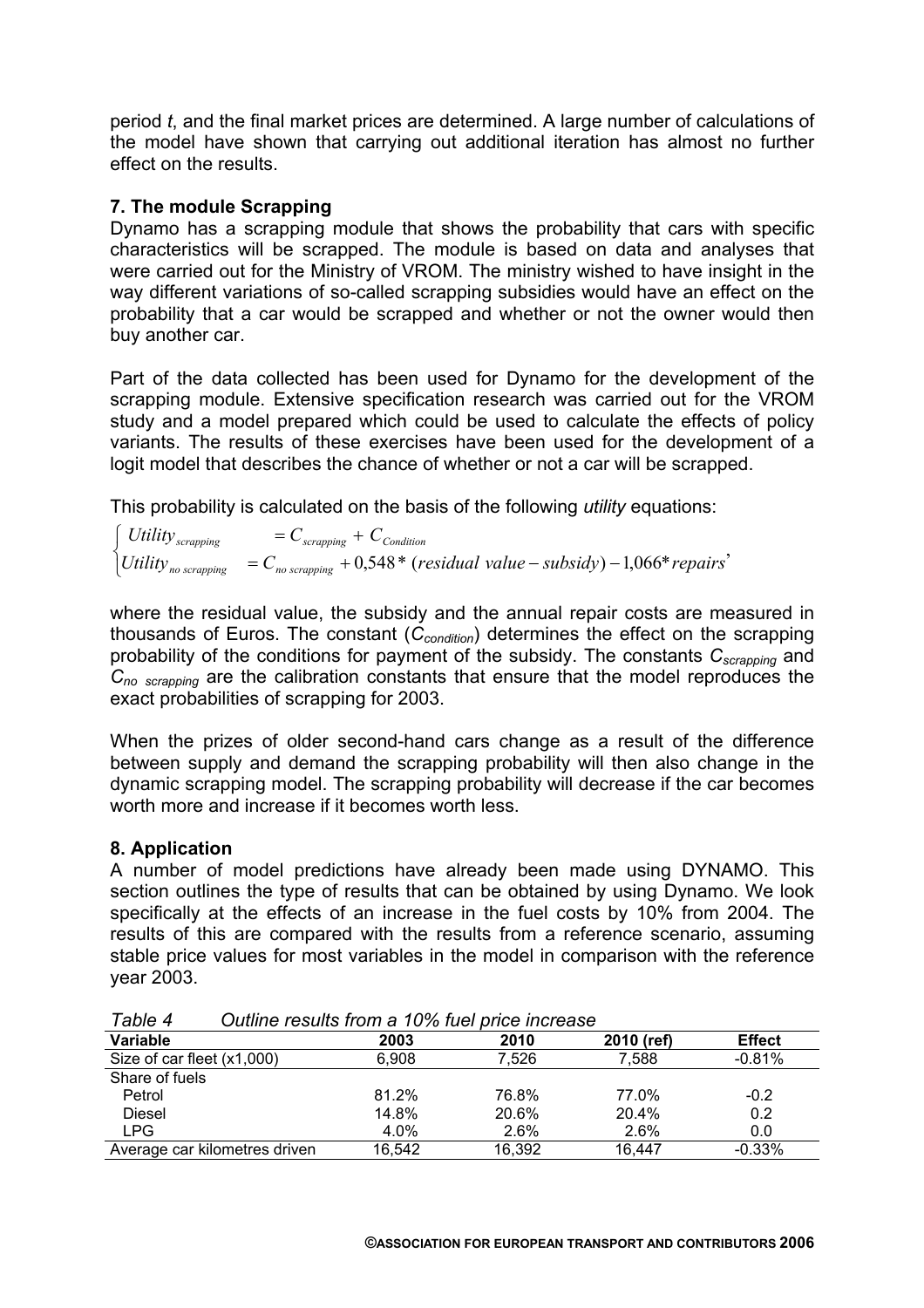Table 4 gives the results for a number of variables, fully aggregated over household and car types. The year being viewed is 2010, thus we are looking at the effect over a relatively short period. Note that the underlying results are obtained for *all* car and/or household types. It would go too far though to present these very detailed results here.

The size of the Dutch car fleet increases in the reference scenario from almost 7 million vehicles in 2003 to almost 7.6 million in 2010. The effect of a higher fuel price is a slight drop by 0.81%. The effect on the fuel type is caused mainly by the difference in fuel prices in the base year. Because diesel is significantly cheaper than petrol an equal increase of 10% makes this fuel relatively cheaper. This increases the share of diesel by 0.2 percent relative to the situation of the reference scenario. LPG is in fact even cheaper, but because of the very low share of this fuel in the car fleet, only marginal effects in terms of the market share take place. The higher fuel prices also lead to a reduction in the average number of car kilometres driven by 0.33%. The total number of kilometres driven by all the cars together drops by more than 1%.

The effects discussed in the above application are relatively small, seeing that the calculations for the scenario lead to only small price changes. Much greater effects can occur with larger price changes, or if only one or several types of car becomes more or less expensive either to purchase or in use.

As well as this scenario, a large number of other scenarios have already been calculated using this model. Table 5 shows some resulting *output* elasticities on the size and use of the car fleet in 2010, from price changes in 2004.

| , uviv v<br><u>Udipat clasifolites by price changes fenced in Z010,</u> |                   |                      |  |  |
|-------------------------------------------------------------------------|-------------------|----------------------|--|--|
|                                                                         | Elasticity        |                      |  |  |
| Price measure taken                                                     | Size of car fleet | Total car kilometres |  |  |
|                                                                         |                   | driven               |  |  |
| -10% purchase tax on new cars (BPM)'                                    | 0.094             |                      |  |  |
| $-10\%$ road tax (MRB)                                                  | < 0.001           |                      |  |  |
| +10% fuel prices                                                        | $-0.08$           | $-0.11$              |  |  |
| +0.72% higher new prices                                                | $-0.26$           |                      |  |  |
|                                                                         |                   |                      |  |  |

# *Table 5 Output elasticities by price changes (effect in 2010)*

1: On average the BPM is about 25% of the new price

When considering the results shown in Table 5 it must be remembered that Dynamo is a *dynamic* model, in which there is also a delay in the effect on car prices. Effects can be dampened or actually amplified, particularly when strongly aggregated data is being viewed. After all, households can decide to change to the purchase of a different type of car when the ownership or use of a particular type becomes less attractive. Then there may be almost no effect on the total car ownership, for example, but within this there can have been considerable shifts between the types of car.

In short, the total dynamic effect of a price measure is the result of several underlying processes in car ownership (HHNumber), car use (D(Car use), Scrapping and Type choice, that may reinforce each other but can also dampen each other. In all cases these processes are a direct (the measure itself), and/or indirect (EMOD), consequence of changes in car prices and car costs.